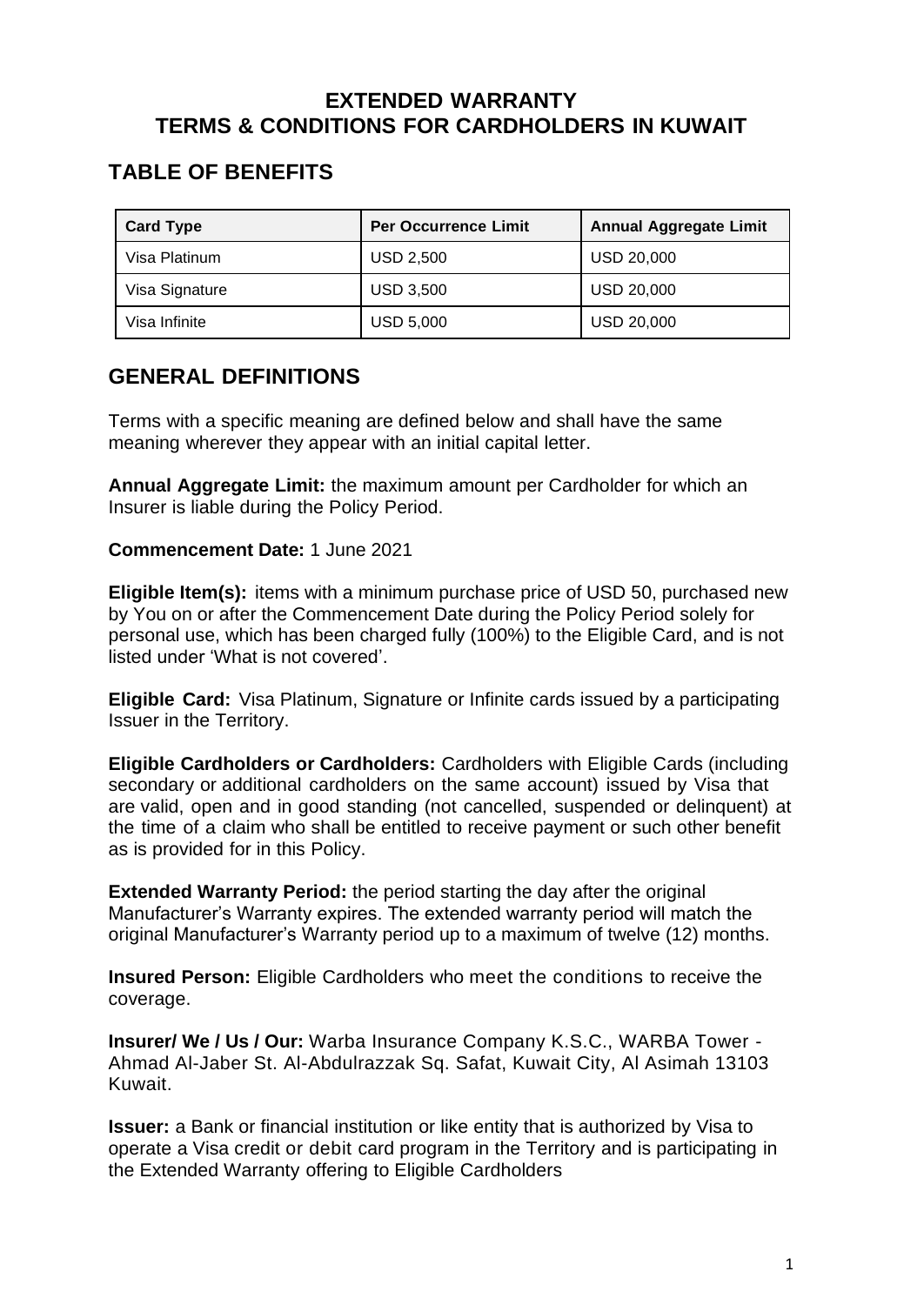**Manufacturer's Warranty:** the contractual obligation to repair or to replace an article due to Mechanical Breakdown. This includes store brand warranties provided on store brand products.

**Mechanical Breakdown:** an internal malfunction of an Eligible Item which would have been covered by the terms of the original Manufacturer's Warranty, which is due solely to a defect in material or workmanship and which results in a failure of the Eligible Item to operate for the purpose for which it was designed.

**Pair or Set:** Items of personal property which are substantially the same, complementary or designed to be used together

**Per Occurrence Limit:** the maximum amount payable under the Extended Warranty Benefit for any Eligible Item

**Policyholder:** Visa International Service Association ("Visa")

**Policy Period:** 1 June 2021 to 31 May 2022

**Territory:** Kuwait.

**You / Your:** Eligible Cardholders and beneficiary of the insurance coverage

# **COVER**

#### **What is Covered**

You are covered for repair costs of an Eligible Item after Mechanical Breakdown during the Extended Warranty Period.

Repair costs will be paid up to the original purchase price paid for the Eligible Item or up to the Per Occurrence Limit (local currency equivalent) whichever is less, subject to the Annual Aggregate Limit (local currency equivalent). If repair costs exceed the original purchase price paid, We will replace the Eligible Item with an equivalent model of similar specification with a value of no more than the original purchase price, up to the Per Occurrence Limit and subject to the Annual Aggregate Limit. If no equivalent model of similar specification is available, You will be credited with an amount equal to the original purchase price, up to the Per Occurrence Limit and subject to the Annual Aggregate Limit. The maximum paid per 365 day period is as shown in the Table of Benefits.

Where an Eligible Item is part of a Pair or Set, cover will extend only to the Eligible Item in respect of which there has been a Mechanical Breakdown and not to the rest of the Pair or Set.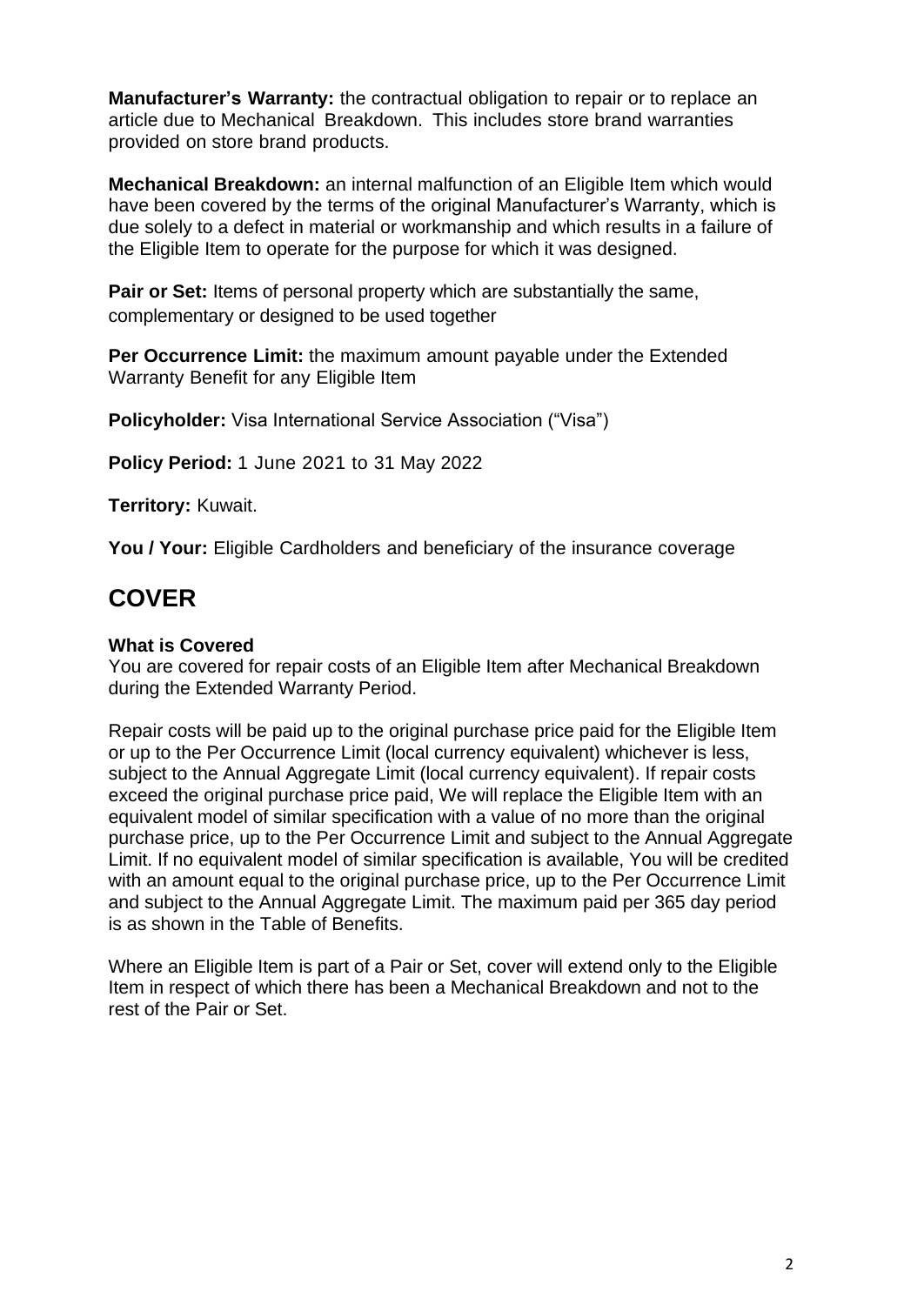### **Specific Conditions**

- 1. Eligible Items must have a minimum Manufacturer's Warranty of twelve (12) months; and cannot have greater than a maximum combined Manufacturer's Warranty and additional optional warranty period of three (3) years.
- 2. Eligible Items must have a valid Manufacturer's Warranty in the Territory, stating the extent of cover, the period of cover, what the manufacturer will do to correct the problem and whom to contact for service.
- 3. Eligible Items may be repaired or replaced or you may receive reimbursement of the original purchase price less any rebates, discounts or rewards points.

### **What is Not Covered**

- 1. Non-electrical items;<br>2. Items without a serial
- Items without a serial number;
- 3. Boats, motorized vehicles including airplanes, automobiles and motorcycles, and any equipment, parts or accessories;
- 4. Computer software and other accessories to computers not fully assembled by the manufacturer;
- 5. Any customized, unique, or rare items;
- 6. Used, rebuilt, refurbished and re-manufactured items at the time of purchase;
- 7. Items purchased for resale, professional, or commercial use;
- 8. Items that are specified by supplier as a consumable item or items that shall be thrown away after usage, included, but not limited to bulbs, fuses, batteries, filters, belts, bags and printing cartridges;
- 9. Cleaning expenses;
- 10. The cost of rectifying blockages (except in the cooling system of refrigeration equipment);
- 11. Items which carry a "satisfaction guaranteed" promise that provides product replacement or benefits for anything other than Mechanical Breakdown;
- 12. Items which carry a Manufacturer's Warranty of longer than three years;
- 13. Expenses linked to supplier's withdrawal of a product;
- 14. Expenses linked to repairs caused by routine service, inspections or installations, or call out charges and other expenses where an authorized repairer cannot find any fault with the item;
- 15. Damage caused by not following the supplier's manual, instructions or installation guidelines, or the use of unapproved accessories;
- 16. Services, maintenance, repair, installation, assembly or rebuild costs;
- 17. Any shipping or promised time frames of delivery, whether or not stated or covered by the Manufacturer's Warranty;
- 18. Any costs relating to damage to Eligible Items caused by accident, neglect, abuse, willful damage, vermin and insect infestation, misuse, theft, sand, fire, earthquake, storm and tempest, lightning, explosion, aircraft impact, water damage, corrosion, battery leakage or Acts of God; or
- 19. Any costs associated with the disposal or removal of the items regardless of whether the item can be repaired or replaced.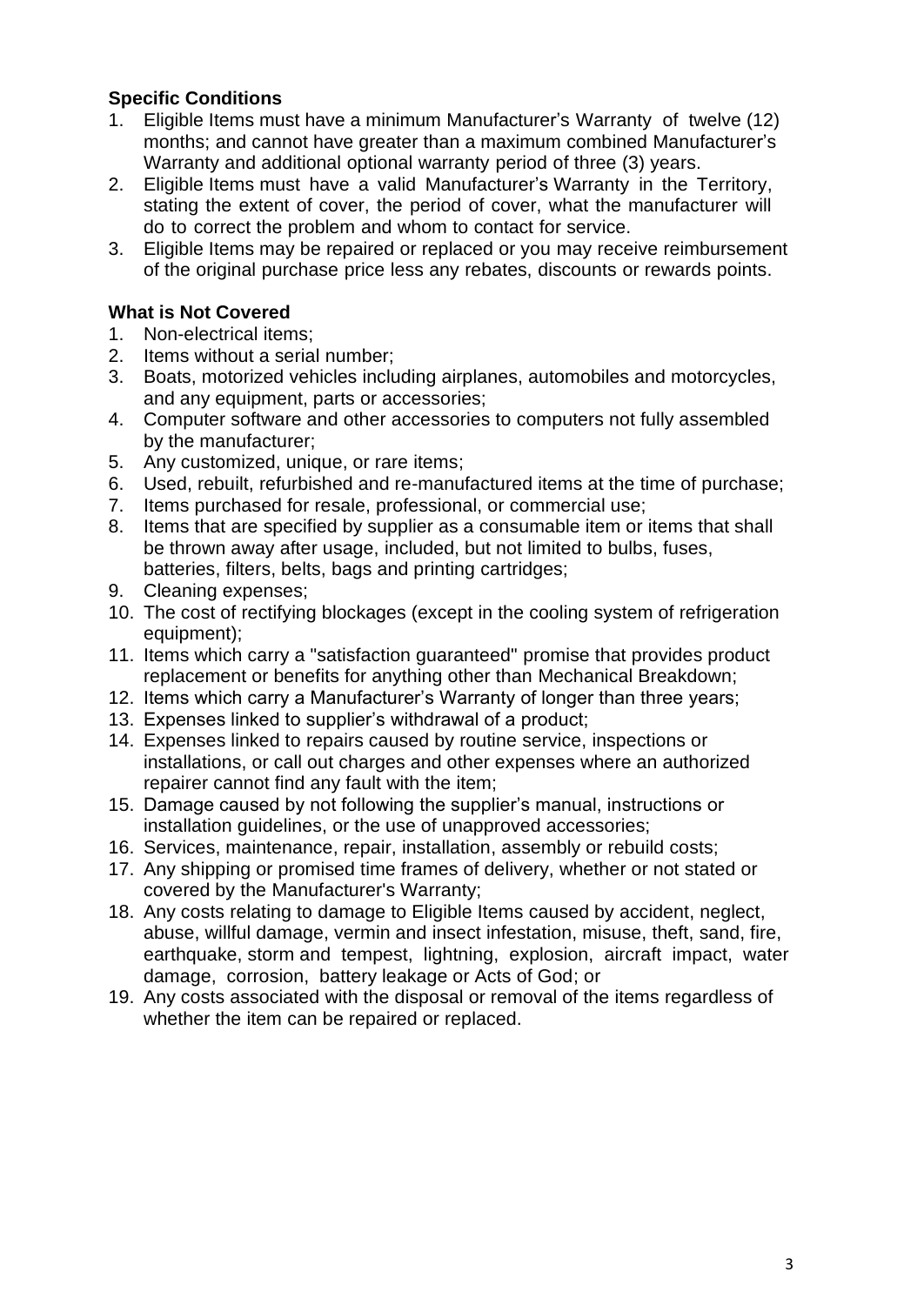# **HOW TO MAKE A CLAIM**

Please read these terms and conditions to see exactly what is, and is not covered, noting particularly any conditions, limitations and exclusions.

#### **Making a claim**

Written request for service must be given as soon as reasonably possible. Written request for service shall be given within thirty (30) days after the occurrence of any loss. Notice should be sent to **[creditcardclaims@crawco.me](mailto:creditcardclaims@crawco.me)** 

You will need to provide:

- Your name,
- First 9 digits of Your covered card number,
- Your address,
- Signed service request form, if provided,
- Copy of purchase receipt showing payment of the item was made entirely with the Eligible Card,
- Legible copies of all warranty information including, but not limited to: the manufacturer's original warranty; the store warranty; or any other applicable extended warranty
- Cardholder's statement of account showing the account is open and in good standing at the time of filing the service request.

#### *Cardholders may be required to send in the damaged item(s), at their expense, for further evaluation.*

## **GENERAL CONDITIONS**

**Fraud:** If the service request is in any respect fraudulent all benefits in respect of such request shall be forfeited.

**Governing Law and Jurisdiction:** This Policy, its eligibility and terms and conditions are to be interpreted according to the laws of Kuwait. Any dispute will be subject to the jurisdiction of the competent courts of Kuwait.

**Sanctions:** No (re)insurer shall be deemed to provide cover and no (re)insurer shall be liable to pay any claim or provide any benefit hereunder to the extent that the provision of such cover, payment of such claim or provision of such benefit would expose the (re)insurer, to any sanction, prohibition or restriction implemented pursuant to resolutions of the United Nations or the trade and economic sanctions, laws, regulations or restrictions of the European Union, United Kingdom, the United Arab of Emirates, the DIFC, the Kingdom of Bahrain, the Kingdom of Saudi Arabia, the Arab Republic of Egypt or United States of America.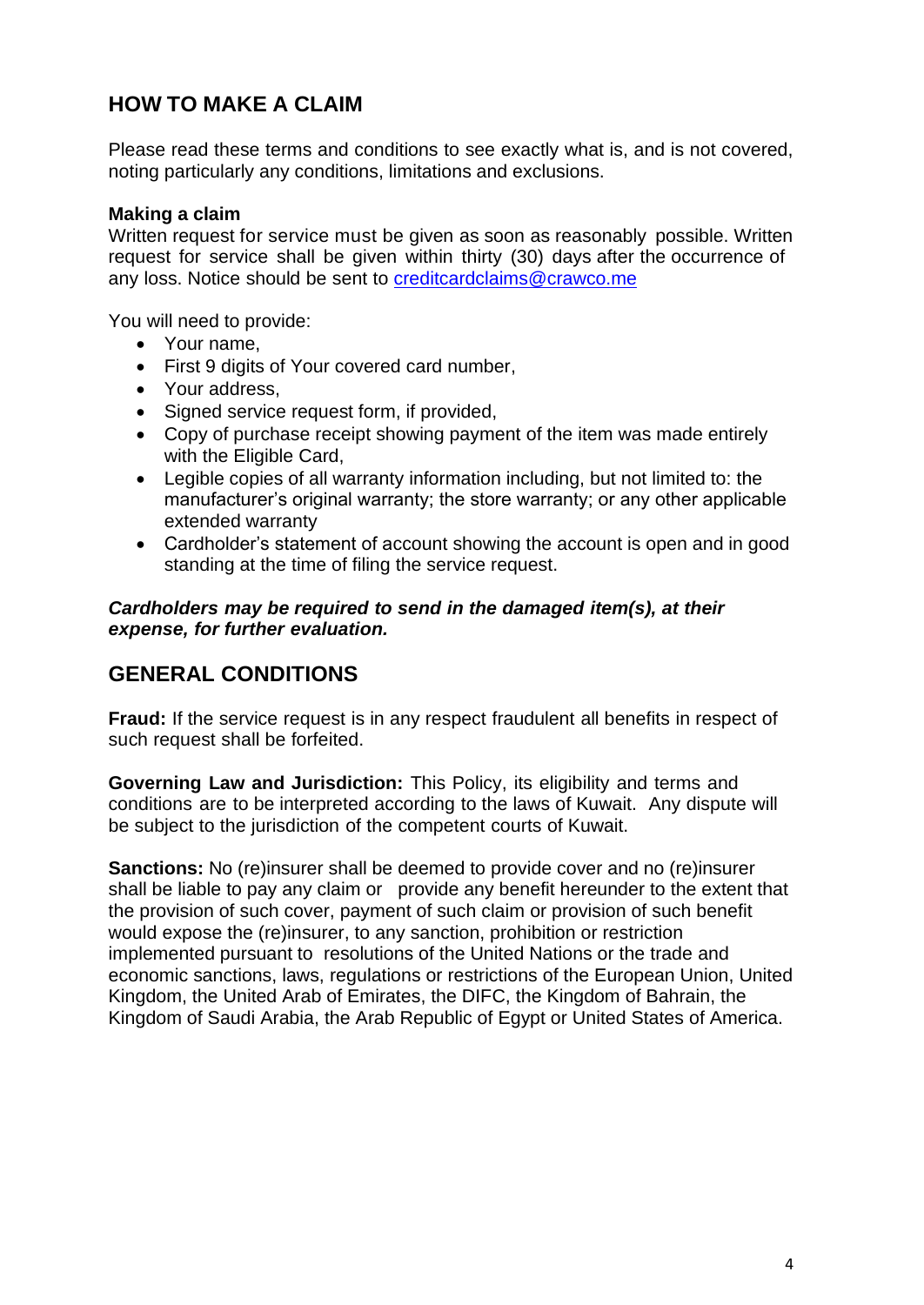### **Policy Changes:**

Please ensure You are always reviewing the latest Policy Wording.

We reserve the right to make changes or add to these Policy terms for legal or regulatory reasons and/or to reflect new industry guidance and codes of practice.

# **COMPLAINTS PROCEDURE**

We are dedicated to providing a high quality service and want to maintain this at all times. If You are not happy with Our service, please contact Us, quoting the first 9 digits of your card number and/or claim number, so we can deal with the complaint as soon as possible. Our contact details are:

Warba Insurance Company K.S.C., WARBA Tower - Ahmad Al-Jaber St. Al-Abdulrazzak Sq. Safat, Kuwait City, Al Asimah 13103 Kuwait.

In the event that You remain dissatisfied, You can refer the matter to [TBC]. Their contact details are:

#### **Ministry of Commerce and Industry**

Ministerial Complex, Mergap P.O. Box 2944 Safat, Kuwait City - 13030, Kuwait

Phone : +965-22480000 Fax : +965-22451080 Email: [suad@moci.gov.kw](http://www.moci.gov.kw/) Website: [http://www.moci.gov.kw](http://www.moci.gov.kw/)

## **DATA PROTECTION AND MARKETING RIGHTS**

#### **The Personal Information You provide**

Warba Insurance Company K.S.C. is the data controller and We accept fully Our responsibility to protect the privacy of customers and the confidentiality and security of Personal Information entrusted to Us.

In this notice, where We refer to Personal Information, this means any information that identifies an individual and includes any sensitive Personal Information (e.g. information about health or medical condition(s)). Where We refer to 'You' or 'Your' Personal Information, this will include any information that identifies another person whose information You have provided to Us (as We will assume that they have appointed You to act for them). You agree to receive on their behalf any data protection notices from Us.

We will use Your Personal Information for the purpose of providing insurance services. By providing Personal Information, You consent that Your Personal Information, will be used by Us, Our group companies, Our reinsurers and their affiliates\*, Our service providers/ business partners, and Our agents for administration, customer service, claims handling, assistance services, customer